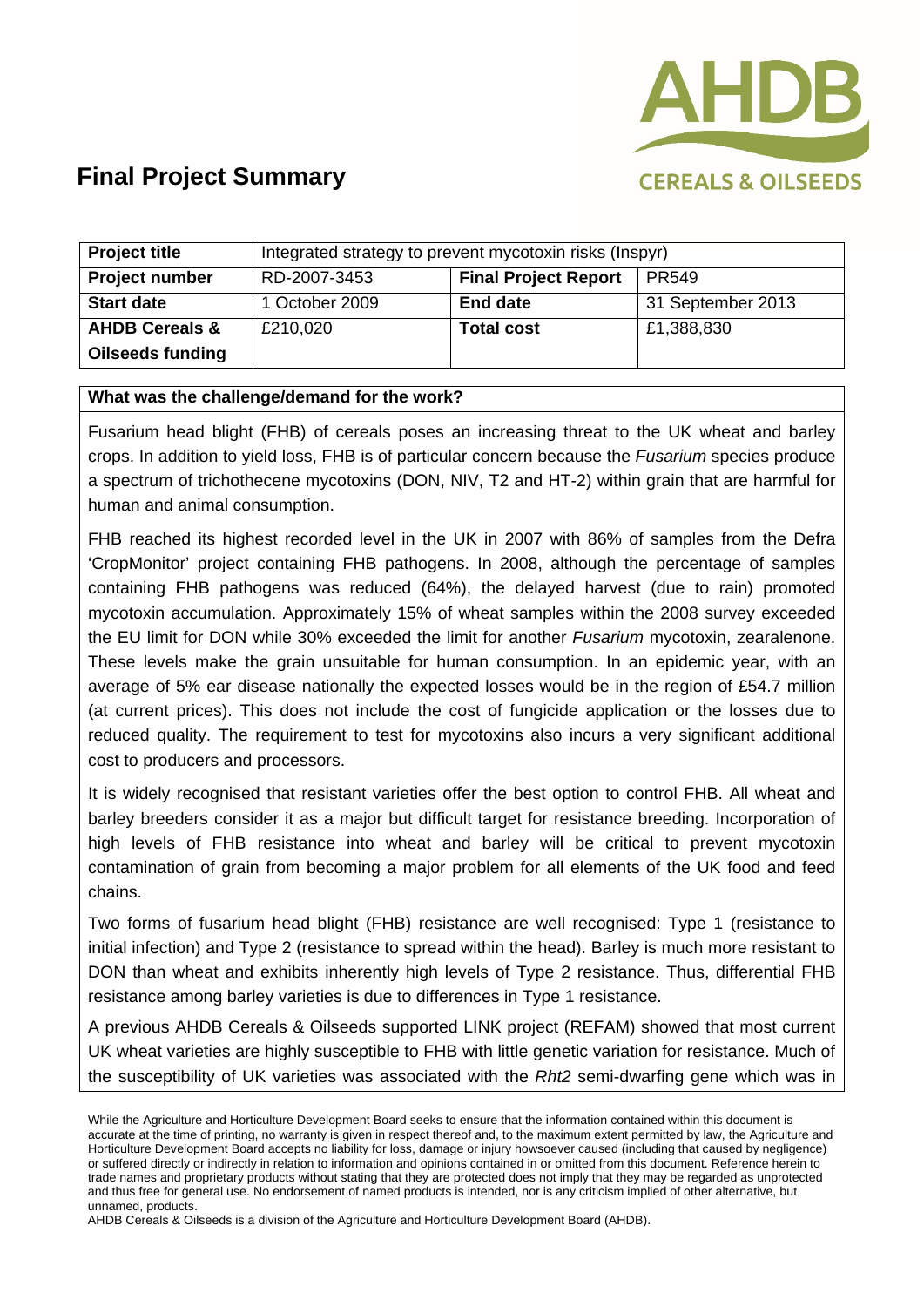

**CEREALS & OILSEEDS** 

almost all UK varieties at that time. It was not known whether this effect was due to a pleiotropic effect of the semi-dwarfing gene itself or due to linkage with a gene conferring increased susceptibility to FHB. If it is the latter then this association must be broken to enable breeders to produce FHB resistant varieties with acceptable agronomic characters.

As stated above, UK wheat and barley varieties are highly or moderately susceptible to FHB. No commercially significant variety is sufficiently resistant to remove the need for fungicide application to control the species responsible for FHB under conditions conducive for infection. Timely application with appropriate triazole fungicides can restrict disease development and mycotoxin accumulation. Under moderate to high disease pressure, however, fungicide application often fails to reduce DON contamination to below EU legislative limits in susceptible varieties such as those currently grown in the UK.

An integrated approach, based on varieties with significantly enhanced resistance and appropriate fungicide application may provide the best means to achieve sustainable control of FHB and minimise the risk of mycotoxins entering the food and feed chains.

#### **How did the project address this?**

The project set out to identify and characterise new sources of FHB resistance in wheat and barley focussing on Type 1 resistance (preventing initial infection). In addition, it initiated study for the potential of developing an integrated and sustainable approach to FHB control through the use of resistant varieties combined with appropriate fungicide application.

The project was divided into five work packages to reflect the specific objectives:

- 1) Identification of FHB resistance in wheat and barley with emphasis on Type 1 resistance.
- 2) Exploitation of synteny to break the linkage between FHB susceptibility and *Rht2* (*Rht-D1b*) locus.
- 3) Identification and mapping of FHB resistance QTL in barley by association genetics.
- 4) Identification of the optimal integration of host resistance and fungicides to control FHB and mycotoxin accumulation.
- 5) Fine mapping of the Type 1 FHB resistance on chromosome 4AS of *Triticum macha*.

#### **What outputs has the project delivered?**

The project revealed that the presence of awns appears to increase FHB resistance in wheat. This was observed in several populations. It is not known whether this effect is due to the awns

While the Agriculture and Horticulture Development Board seeks to ensure that the information contained within this document is accurate at the time of printing, no warranty is given in respect thereof and, to the maximum extent permitted by law, the Agriculture and Horticulture Development Board accepts no liability for loss, damage or injury howsoever caused (including that caused by negligence) or suffered directly or indirectly in relation to information and opinions contained in or omitted from this document. Reference herein to trade names and proprietary products without stating that they are protected does not imply that they may be regarded as unprotected and thus free for general use. No endorsement of named products is intended, nor is any criticism implied of other alternative, but unnamed, products.

AHDB Cereals & Oilseeds is a division of the Agriculture and Horticulture Development Board (AHDB).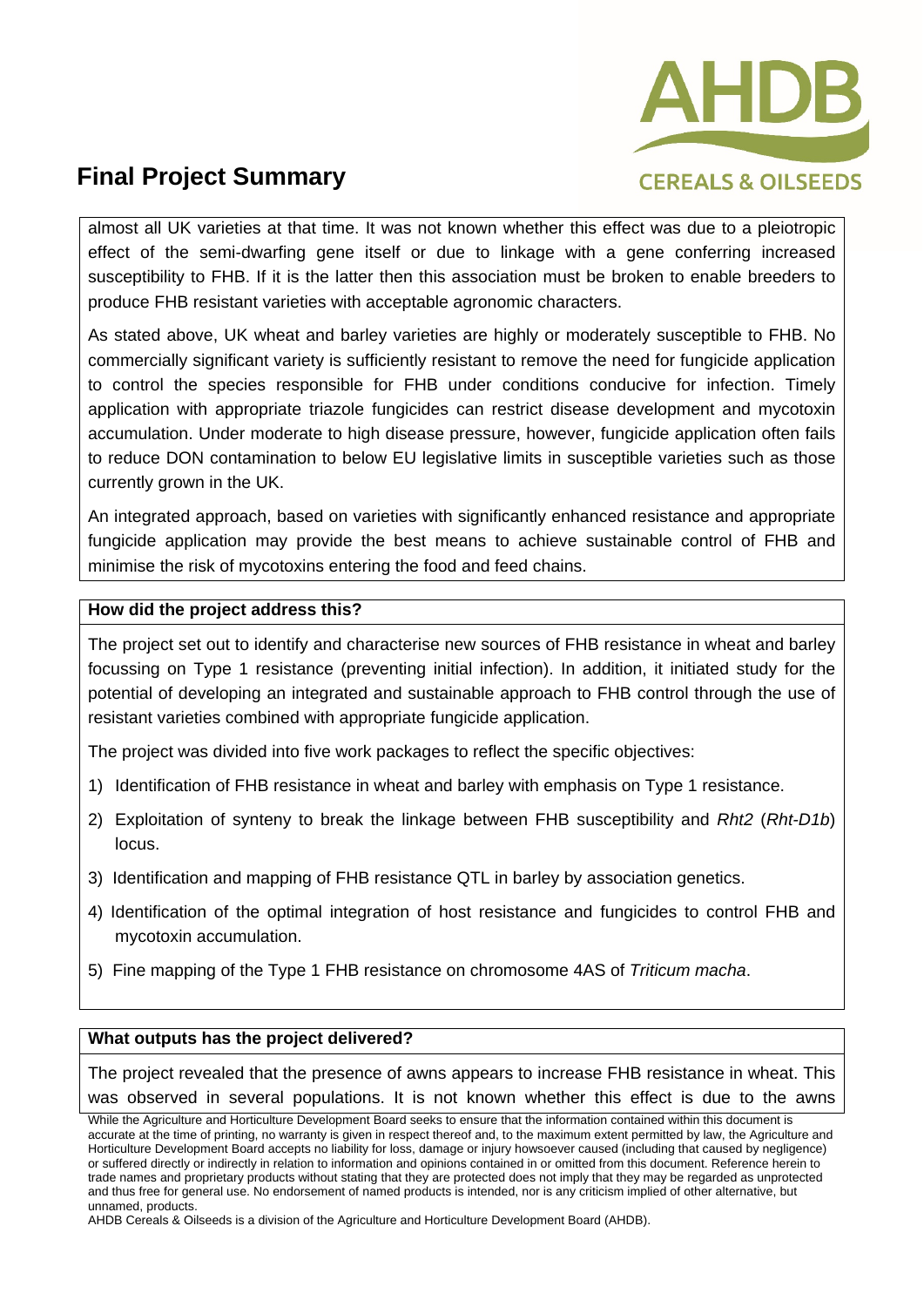

themselves or genes near to that encoding the gene responsible for the presence of awns. Some reports have suggested that awns may increase susceptibility to FHB and perhaps further work is warranted to clarify to effect of the presence of awns on FHB susceptibility. This finding is significant because almost all UK wheat varieties lack awns and this may in part account for the overall high level of susceptibility in UK wheat varieties.

Most UK varieties carry the semi-dwarfing gene (*Rht2*). The presence of this gene has long been associated with susceptibility to FHB. The Inspyr project revealed that the effect is due, not to the *Rht2* gene itself but to a nearby gene. Using markers located near the susceptibility gene it is now possible for breeders to select lines of the desired height for UK conditions but that lack the FHB susceptibility factor. This should provide a very rapid means to improve the overall FHB resistance of UK wheat varieties.

The Inspyr project demonstrated that an integrated approach of growing FHB resistant varieties and treating with appropriate fungicides at the time of flowering provides a means to reduce the risk of DON accumulation in grain exceeding EU thresholds. This offers an approach to maintain crop and consumer health, even under conditions of high disease pressure.

While in wheat, greater resistance to FHB is often associated with greater plant height, this does not appear to be the case for barley. A potent FHB resistance was identified in the heritage barley variety Chevallier that functions independently of plant height.

Study of a large panel of barley varieties revealed several regions of the barley genome associated with differential resistance to FHB. These provide targets for breeders to select when seeking to improve the FHB resistance of their varieties.

The findings of the Inspyr project offer plant breeders and growers a number of ways in which to improve the overall FHB resistance of UK wheat and barley varieties and to reduce the risk of mycotoxin accumulation in grain in their crops even when exposed to high disease pressure.

Further work will be required to find the optimum number and type of FHB resistances required to work alongside the available fungicides to eliminate the risk posed by FHB in most circumstances. Additional work will also be required to identify how the resistances interact with different fungicide chemistries to provide optimal control.

### **Who will benefit from this project and why?**

The Inspyr project benefits the cereal industry through assisting breeders to more effectively develop varieties with resistance to all FHB species by expanding knowledge of the genetics of

AHDB Cereals & Oilseeds is a division of the Agriculture and Horticulture Development Board (AHDB).

While the Agriculture and Horticulture Development Board seeks to ensure that the information contained within this document is accurate at the time of printing, no warranty is given in respect thereof and, to the maximum extent permitted by law, the Agriculture and Horticulture Development Board accepts no liability for loss, damage or injury howsoever caused (including that caused by negligence) or suffered directly or indirectly in relation to information and opinions contained in or omitted from this document. Reference herein to trade names and proprietary products without stating that they are protected does not imply that they may be regarded as unprotected and thus free for general use. No endorsement of named products is intended, nor is any criticism implied of other alternative, but unnamed, products.